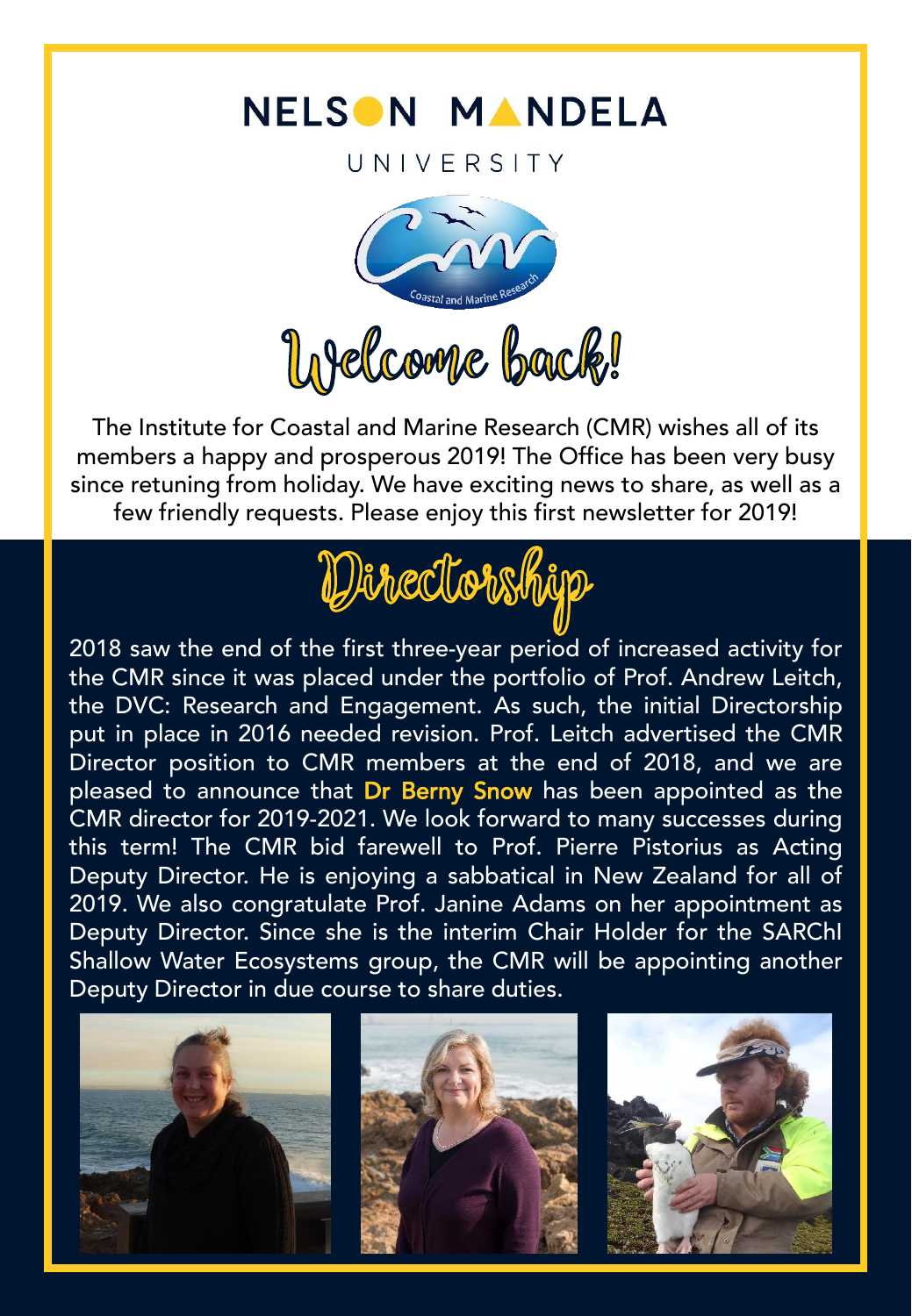

The CMR and Nelson Mandela University, in collaboration with the UNESCO Intergovernmental Oceanographic Commission Perth Programme Office (IOC PPO), will be co-hosting the International Indian Ocean-2 (IIO-2) conference. This is an annual gathering of around 100 senior scientists and managers representing research projects throughout the entire Indian Ocean. The conference will take place from 11-15 March at the North Campus Conference Centre, with smaller demonstrations being hosted at the Ocean Sciences Campus. Any queries can be directed to Prof. Mike Roberts or Dr Bernadette Snow (Mike.Roberts@mandela.ac.za / Bernadette.Snow@mandela.ac.za).

The CMR will host a SASUF workshop in May. Dates will be communicated soon! The CMR's annual Research Symposium will again take place in November. This year, we celebrate Diversity. This will be an exciting event with numerous plenary speakers, and should not be missed! Details will be shared in due course.



In November the CMR received the exciting news that its One Ocean Hub proposal submitted to the Research Council United Kingdom Global Challenges Research Fund, was successful. The CMR and Nelson Mandela University form part of a £20 million (R358 million) programme aimed at addressing threats to the world's oceans. Areas of research include plastic pollution, rising sea levels, ocean acidification, overfishing and local communities. This interdisciplinary project will span five years.

The WIOMSA Cities and Coasts proposal was also received favourably. Links between the environment, society, and the economy in urban cities are crucial, and this project aims to better understand the interdependencies of these sectors in the region of the Western Indian Ocean. Understanding this will inform planning and policy procedures in environments where local communities rely heavily on the ocean for their livelihoods.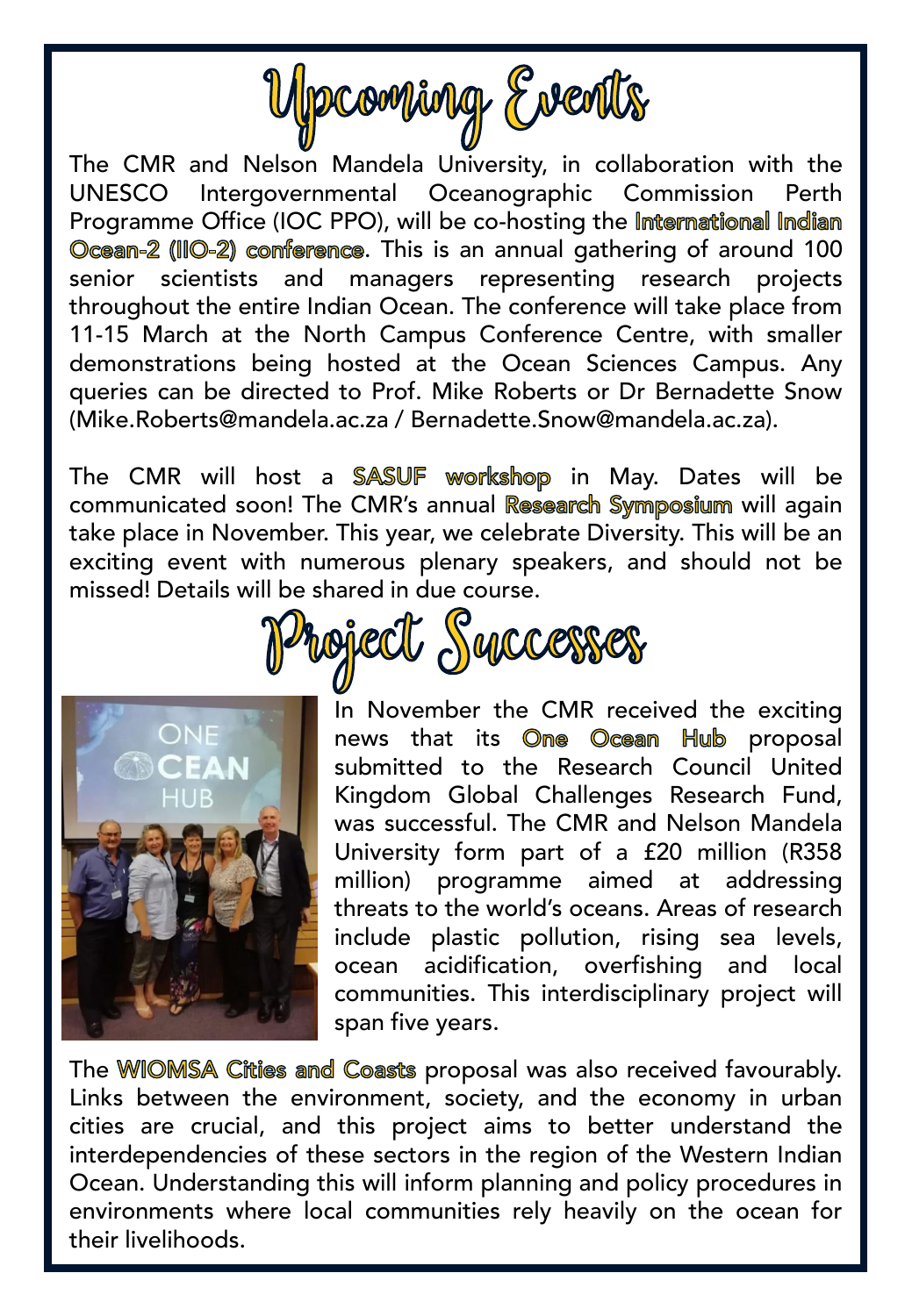## Research Diving Mrit

This is a notice to inform all that the RDU is temporarily closed. Mr Anton Cloete left the employment of the University at the end of 2018, and we wish him all the best with his future endeavours. The CMR is working closely with experts to develop a sustainable model for the RDU, particularly in light of the role it plays at the Ocean Sciences Campus. Any diving enquiries can be directed to the CMR Director.



The CMR Office is in the process of compiling its Annual Research Report, to be submitted to the Department of Research Management and Senate. The CMR membership has grown tremendously over the past few years, and we currently have over 200 researchers, academics, students, colleagues from other national and international research institutions and members of the public that form part of the CMR. We are incredibly proud of the innovative work done by our members, and we need to report on these activities. All staff, students, Research and Professional Associates, Research Fellows and postgraduate students (Masters, Doctoral, Post-Doctoral) within the CMR and registered at the Nelson Mandela University, are urged to please submit their 2018 research outputs and activities for capturing. Mrs Liza Rishworth will be circulating the draft report to members for input shortly.